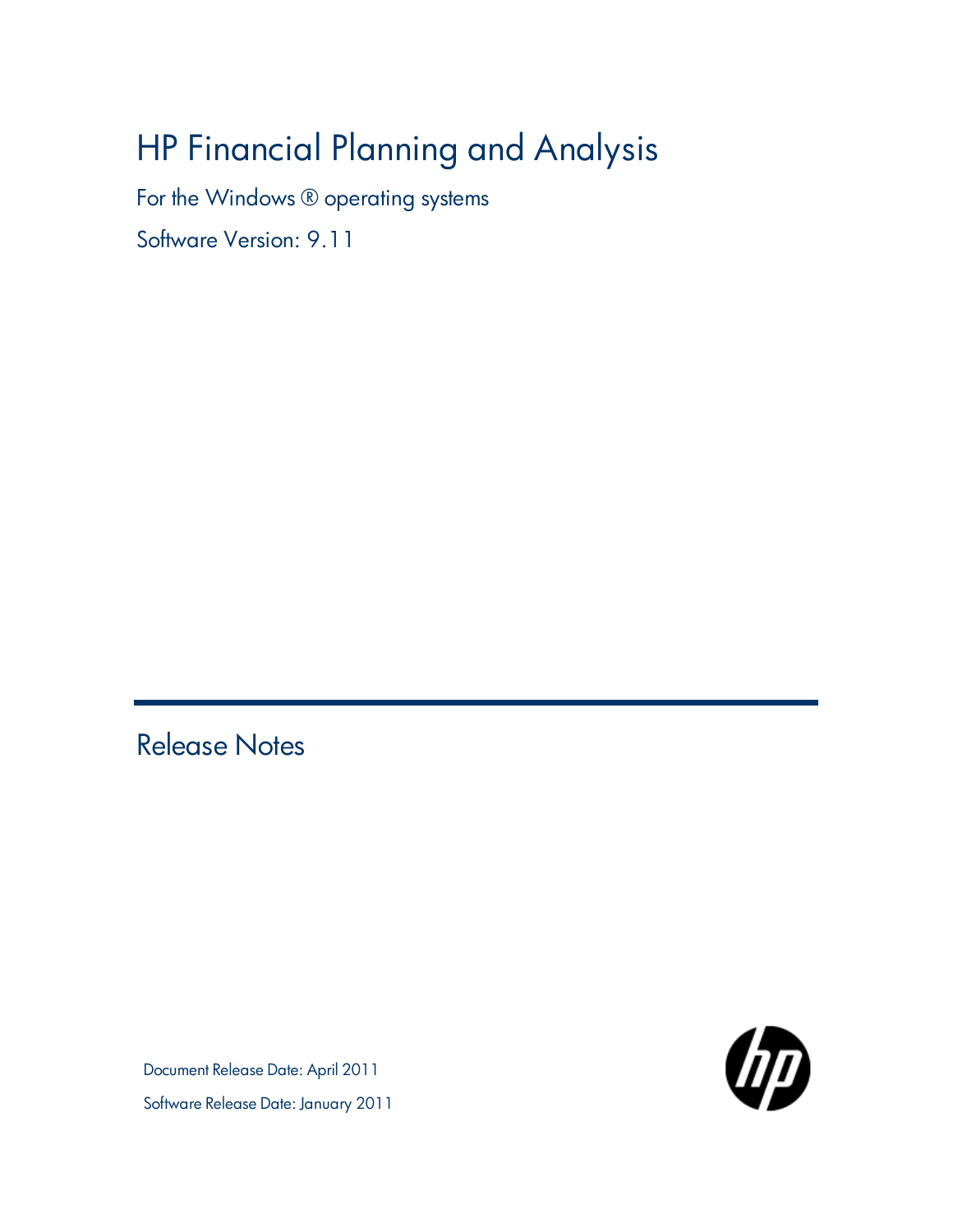# **Legal Notices**

### **Warranty**

The only warranties for HP products and services are set forth in the express warranty statements accompanying such products and services. Nothing herein should be construed as constituting an additional warranty. HP shall not be liable for technical or editorial errors or omissions contained herein.

The information contained herein is subject to change without notice.

### **Restricted Rights Legend**

Confidential computer software. Valid license from HP required for possession, use or copying. Consistent with FAR 12.211 and 12.212, Commercial Computer Software, Computer Software Documentation, and Technical Data for Commercial Items are licensed to the U.S. Government under vendor's standard commercial license.

### **Copyright Notice**

© Copyright 2007 - 2011 Hewlett-Packard Development Company, L.P.

### **Trademark Notices**

Adobe™ is a trademark of Adobe Systems Incorporated.

Microsoft® and Windows® are U.S. registered trademarks of Microsoft Corporation.

### **Acknowledgements**

This product includes ANTLR 3 software, which is Copyright © 2003–2008, Terence Parr All rights reserved. [\(www.antlr.org/\)](http://www.antlr.org/)

This product includes software developed by the Apache Software Foundation. [\(www.apache.org/\)](http://www.apache.org/)

This product includes software developed by the OpenSymphony Group. [\(opensymphony.com/\)](http://www.opensymphony.com/)

This product includes Sentry Spelling-Checker Engine, which is Copyright © 2000 Wintertree Software Inc. [\(www.wintertree-software.com\)](http://www.wintertree-software.com/dev/ssce/java/)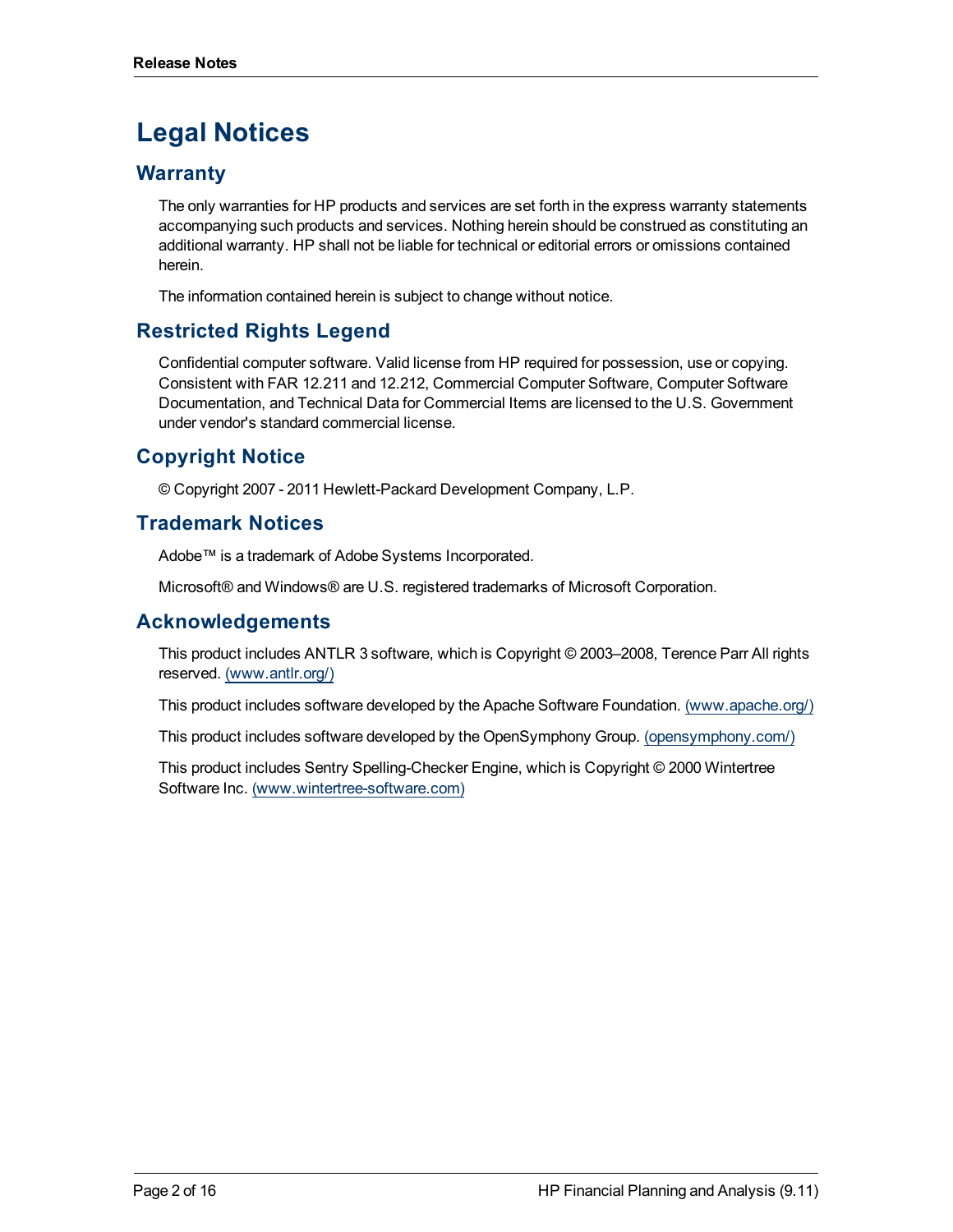# <span id="page-2-0"></span>**Contents**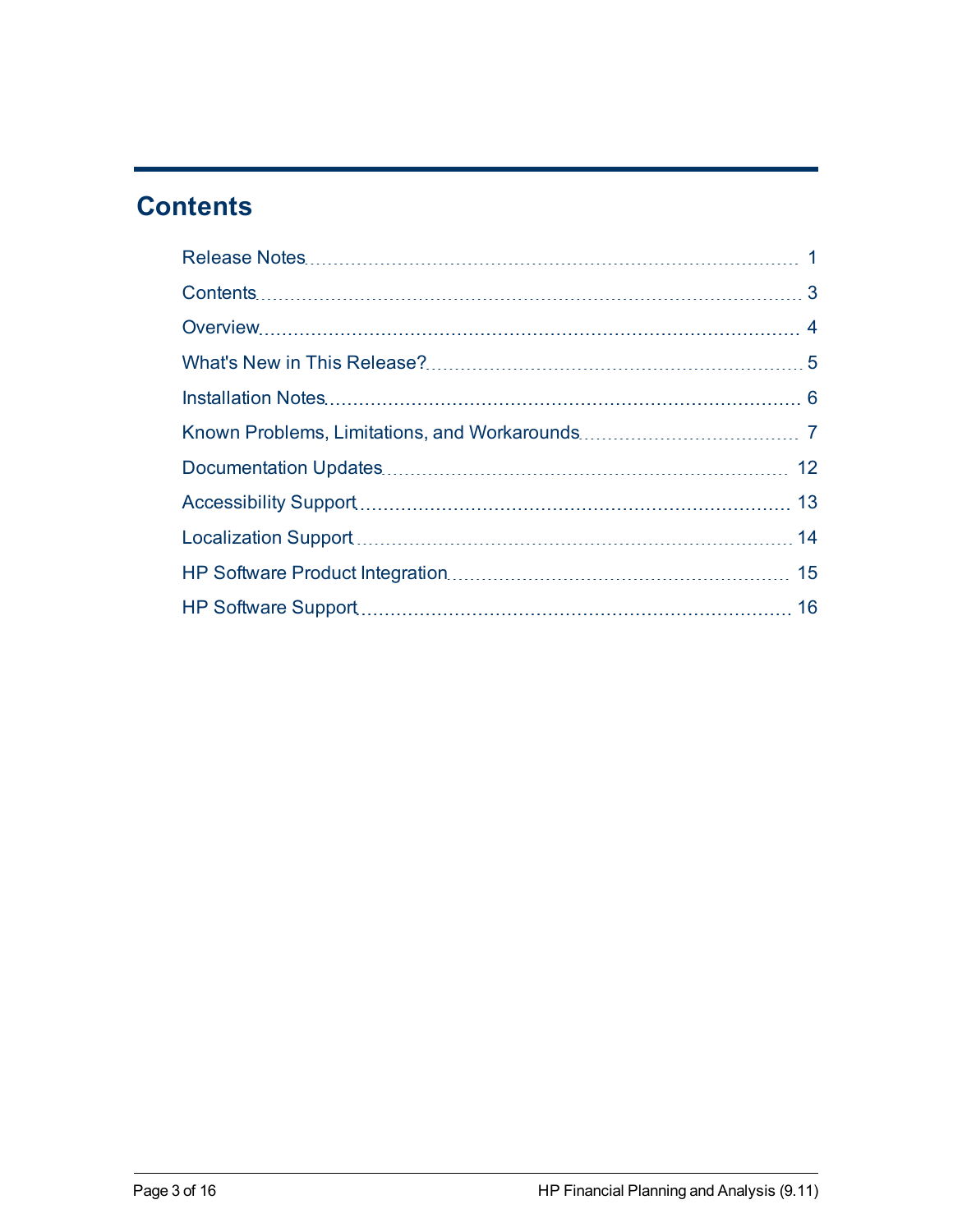### <span id="page-3-0"></span>**Overview**

This document is an overview of the changes made to HP Financial Planning and Analysis (FPA). It contains important information that is not included in books or Help. You can find information about the following in this document:

["What's](#page-4-0) [New](#page-4-0) [in](#page-4-0) [This](#page-4-0) [Release?"](#page-4-0) [\(on](#page-4-0) [page](#page-4-0) [5\)](#page-4-0)

["Installation](#page-5-0) [Notes"](#page-5-0) [\(on](#page-5-0) [page](#page-5-0) [6\)](#page-5-0)

["Known](#page-6-0) [Problems,](#page-6-0) [Limitations,](#page-6-0) [and](#page-6-0) [Workarounds"](#page-6-0) [\(on](#page-6-0) [page](#page-6-0) [7\)](#page-6-0)

["Documentation](#page-11-0) [Updates"](#page-11-0) [\(on](#page-11-0) [page](#page-11-0) [12\)](#page-11-0)

["Accessibility](#page-12-0) [Support"](#page-12-0) [\(on](#page-12-0) [page](#page-12-0) [13\)](#page-12-0)

["Localization](#page-13-0) [Support"](#page-13-0) [\(on](#page-13-0) [page](#page-13-0) [14\)](#page-13-0)

["HP Software](#page-14-0) [Product](#page-14-0) [Integration"](#page-14-0) [\(on](#page-14-0) [page](#page-14-0) [15\)](#page-14-0)

["HP Software](#page-15-0) [Support"](#page-15-0) [\(on](#page-15-0) [page](#page-15-0) [16\)](#page-15-0)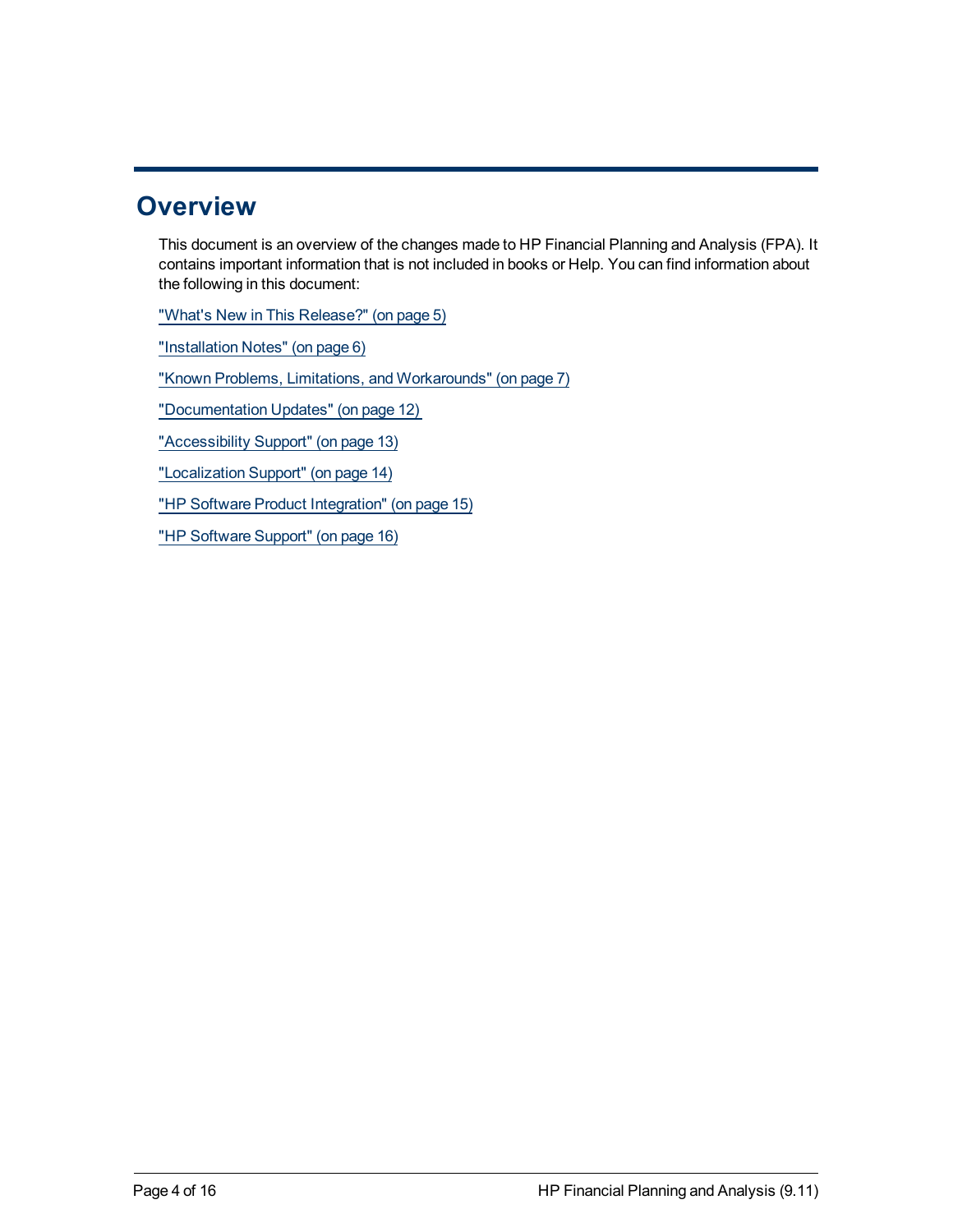### <span id="page-4-0"></span>**What's New in This Release?**

HP Financial Planning and Analysis (FPA) 9.11 is a minor minor release that provides support for loading data from an alternate source into the FPA data warehouse.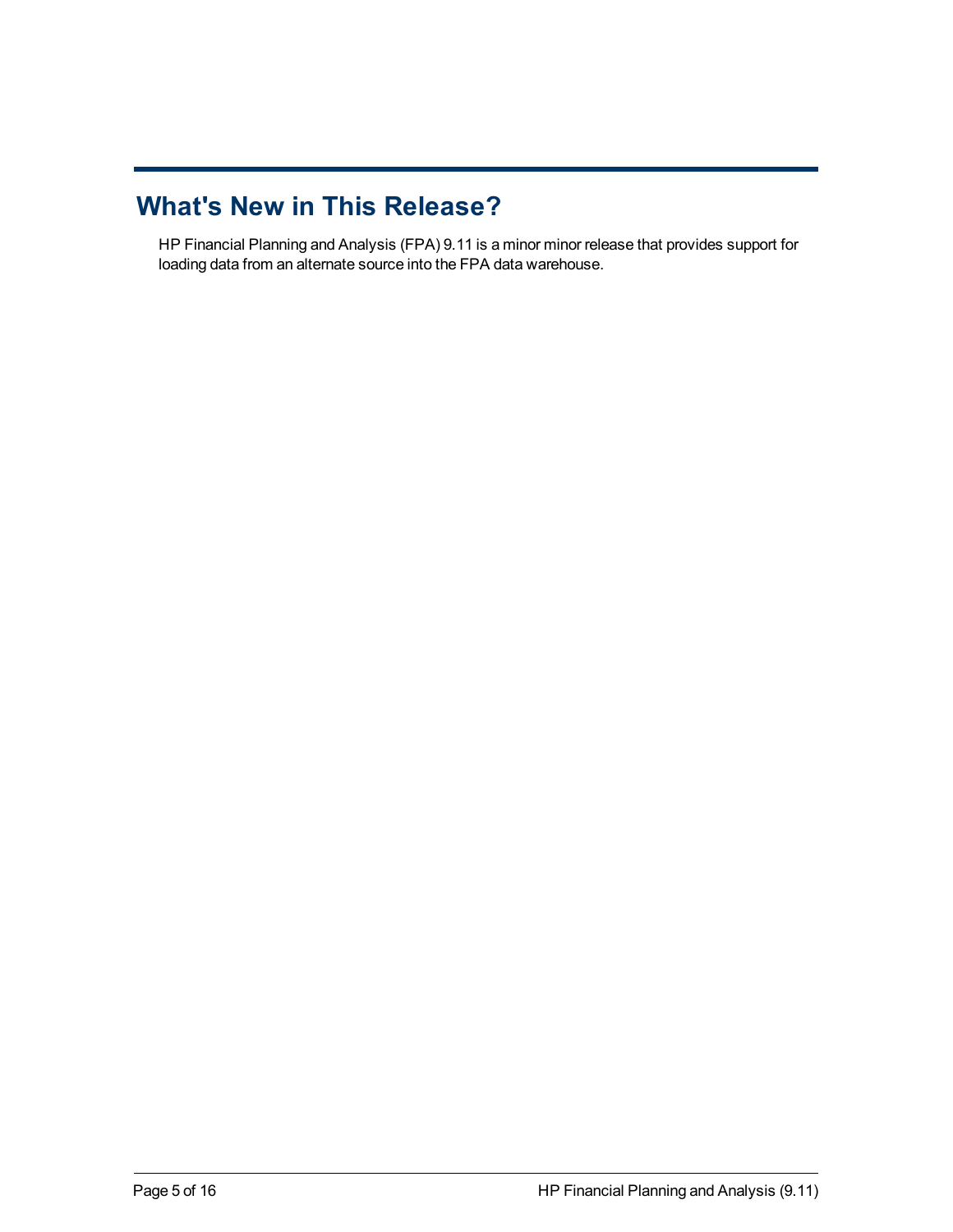# <span id="page-5-0"></span>**Installation Notes**

You must install Financial Planning & Analysis 9.11 on a successful implementation of FPA 9.10. If you have not previously installed FPA 9.10, follow the instructions that are documented in the *HP Financial Planning & Analysis Installation and Configuration Guide* provided in PDF (.pdf) format on the [HP](http://h20230.www2.hp.com/selfsolve/manuals) [Software](http://h20230.www2.hp.com/selfsolve/manuals) [Product](http://h20230.www2.hp.com/selfsolve/manuals) [Manuals](http://h20230.www2.hp.com/selfsolve/manuals) web site. This site requires that you register as an HP Passport user and sign in. To register for an HP Passport ID, go to: [HP](http://h20229.www2.hp.com/passport-registration.html) [Passport](http://h20229.www2.hp.com/passport-registration.html) [Registration](http://h20229.www2.hp.com/passport-registration.html).

Instructions for installing FPA 9.11 are available in the *HP FPA 9.11 Installation and Configuration Guide*. You can find this guide in the Documentation folder in the FPA 9.11 .zip file. Install FPA 9.11 on top of FPA 9.10. Your FPA 9.10 system should be installed and configured, but you should not complete the initialization or run the extract, transform, and load (ETL) process until you have followed the instructions in the *HP FPA 9.11 Installation and Configuration Guide* to install and configure FPA 9.11.

#### **Support Matrix**

You can find the Support Matrix for this product that lists all software and hardware requirements at this location: [HP](http://h20230.www2.hp.com/sc/support_matrices.jsp) [Support](http://h20230.www2.hp.com/sc/support_matrices.jsp) [matrices](http://h20230.www2.hp.com/sc/support_matrices.jsp).

**Note:** Most of the support areas require that you register as an HP Passport user and sign in. Many also require an active support contract. To find more information about support access levels, go to: [Access](http://support.openview.hp.com/access_level.jsp) [levels](http://support.openview.hp.com/access_level.jsp).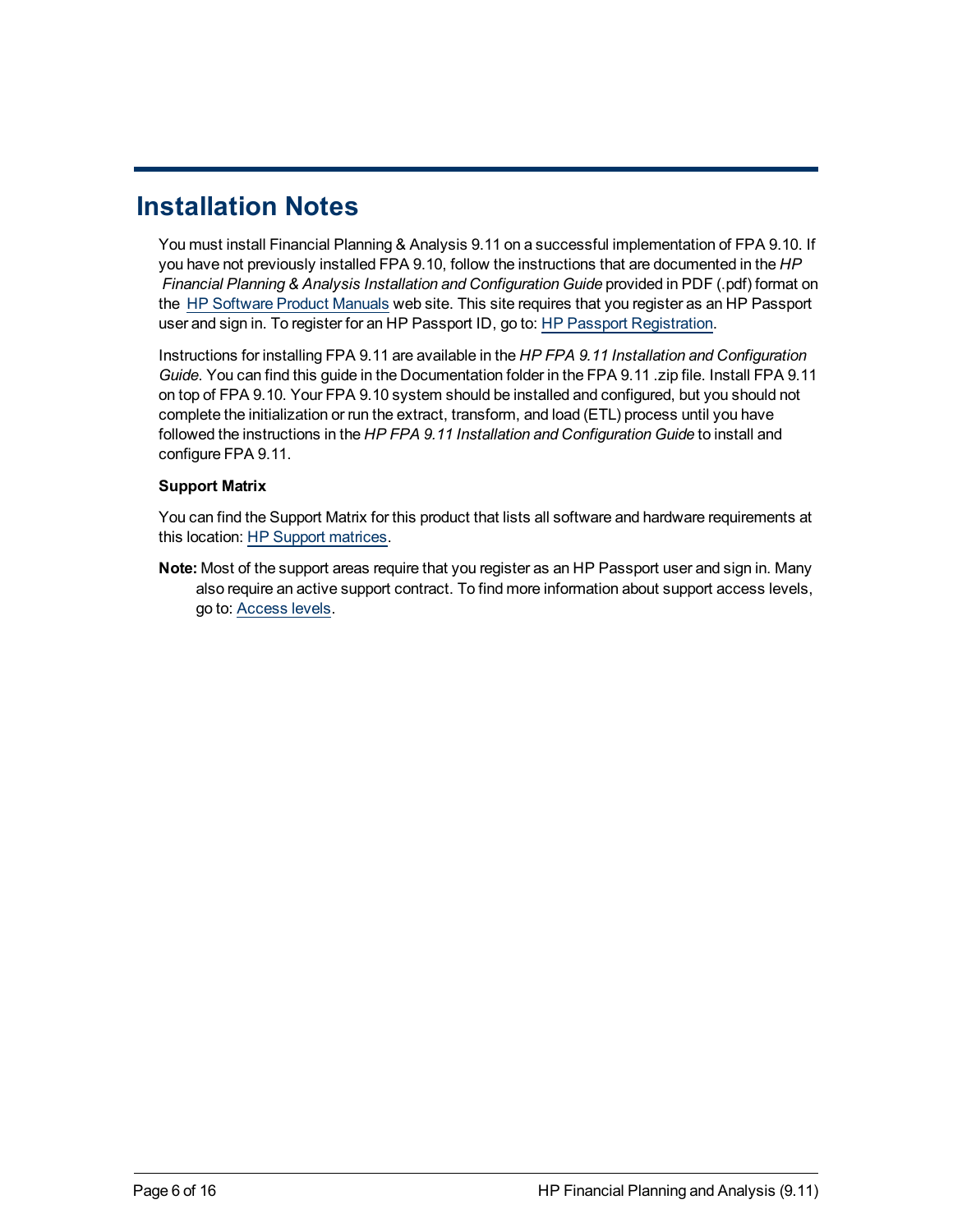### <span id="page-6-0"></span>**Known Problems, Limitations, and Workarounds**

HP makes hotfix and fix pack releases available to address defects and other software problems. Contact HP Support for the available post-release fix packs that you should apply before you implement a production environment. For more information about the HP Software Support Online website, see [HP Software](#page-15-0) [Support](#page-15-0).

This release contains certain unresolved problems and limitations, identified by a tracking number.

#### **117352: Data Service Management Console displays an erroneous warning after a successful Upstream ETL run.**

| <b>Defect</b> | Data Service Management Console displays an error message for the<br>EXTERNAL_FILE_JB job step even though the Upstream ETL runs<br>successfully for Asset Manager or Project and Portfolio Management with an<br>alternate data source. Data Service Management Console displays the following<br>error message. You can ignore this message: |  |  |  |
|---------------|------------------------------------------------------------------------------------------------------------------------------------------------------------------------------------------------------------------------------------------------------------------------------------------------------------------------------------------------|--|--|--|
|               | Job name: EXTERNAL_FILE_JB (12.1) 12-08-10 10:28:24 (W) (5072:2236)<br>XRN-130149:  Dataflow PERIOD CON DF Transform Table Comparison<br>Warning: Input to transform <table comparison=""> contains duplicate keys.<br/>Please check the <lnput contains="" duplicate="" keys=""> flag to avoid data corruption.</lnput></table>               |  |  |  |
| Workaround    | You can ignore this message.                                                                                                                                                                                                                                                                                                                   |  |  |  |

#### **117993: The Alternate Source ETL process for the ALTSRC\_PROGRAM.xls file does not support updates or deletes.**

| <b>Defect</b> | The Alternate Source ETL process for the ALTSRC PROGRAM.xls<br>spreadsheet does not support updates or deletes. However, updates and<br>deletes are supported for the PROGRAMS.xls external source spreadsheet. |
|---------------|-----------------------------------------------------------------------------------------------------------------------------------------------------------------------------------------------------------------|
| Workaround    | N/A                                                                                                                                                                                                             |

#### **118151: The length of the BUSINESS\_KEY column gets truncated during ETL.**

| <b>Defect</b> | The Alternate Source ETL truncates business key values to 100 characters even<br>though the values entered in the alternate source spreadsheets may be more<br>than 100 characters. |
|---------------|-------------------------------------------------------------------------------------------------------------------------------------------------------------------------------------|
| Workaround    | Make sure that all business key values in the alternate source spreadsheets are<br>unique and less than or equal 100 characters.                                                    |

#### **119274: The MS\_CON ETL job fails when processing the CFGITEM workflow for Asset Manager data.**

| Defect | The MS CON ETL job fails when it processes the CFGITEM workflow for Asset<br>Manager data. |
|--------|--------------------------------------------------------------------------------------------|
|        | <b>Workaround</b>   Import the PATCH DF at file in Data Services Designer:                 |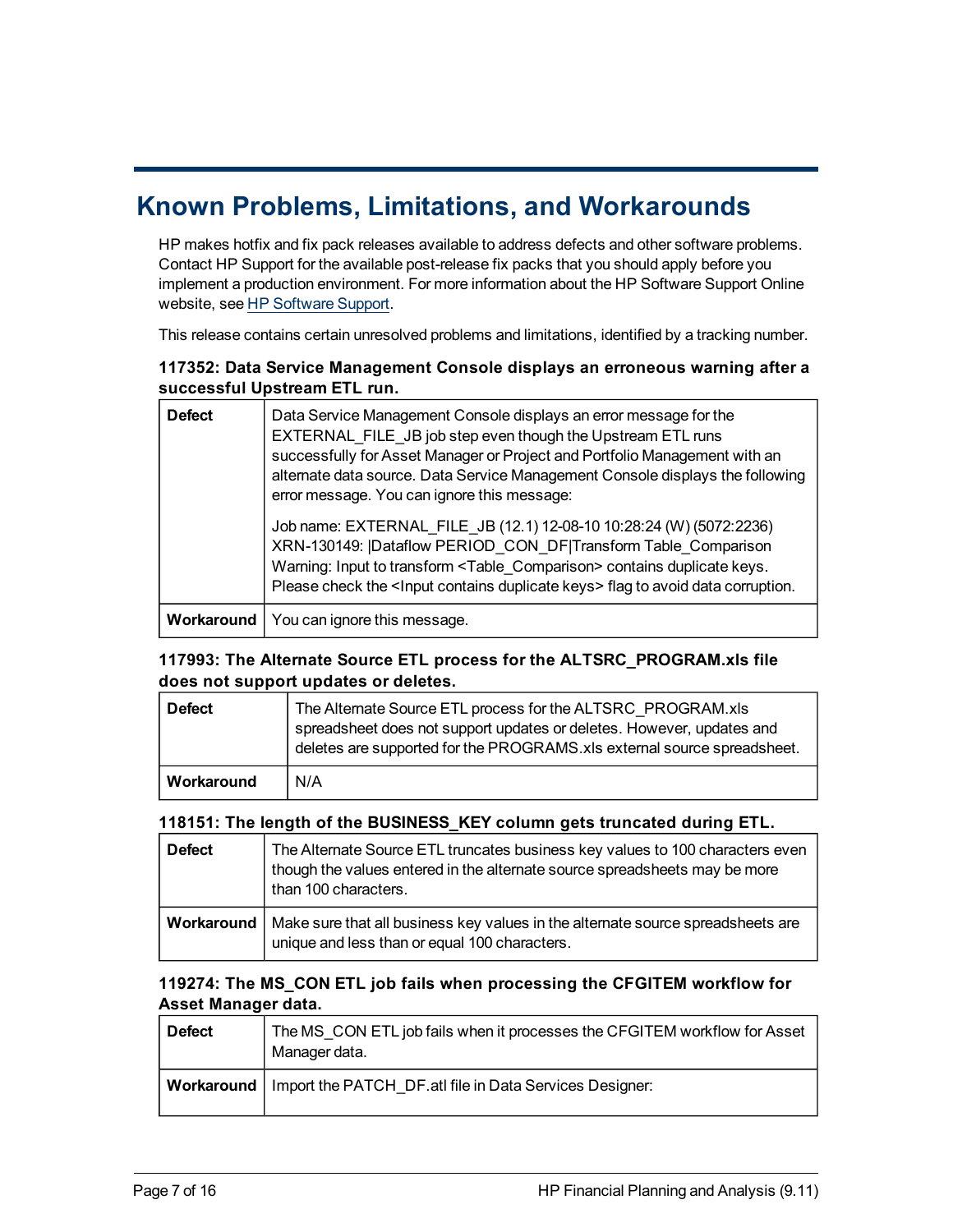| From the Windows Start menu, click Programs > BusinessObjects XI 3.1<br>1.<br>> BusinessObjects Data Services > Data Services Designer. |
|-----------------------------------------------------------------------------------------------------------------------------------------|
| Click Import from File.<br>2.                                                                                                           |
| Browse to the location of the PATCH_DF.atl file: C:\Program Files\HP\FPA<br>3.<br>9.10\fpa_patch\docs.                                  |
| Select PATCH_DF.atl and click Open.<br>4.                                                                                               |
| 5. Click OK on the warning message dialog box.                                                                                          |
| Save the changes and close Designer.<br>6.                                                                                              |

#### **121251: The Alternate Source ETL process does not populate the Actual Cost and Planned Cost Fact tables if the Customer Name column is populated in the Alternate Source Fact spreadsheets.**

| <b>Defect</b> | If you populate the CUSTOMER_NAME column in the ALTSRC_<br>ACTUALCOST.xls or ALTSRC PLANNEDCOST.xls spreadsheets, the<br>Alternate Source ETL process does not populate the Actual Cost and Planned<br>Cost Fact tables.                                                                                                                                                           |  |  |
|---------------|------------------------------------------------------------------------------------------------------------------------------------------------------------------------------------------------------------------------------------------------------------------------------------------------------------------------------------------------------------------------------------|--|--|
| Workaround    | The Schema Out (QRY_PREP_TC) query for the CUSTOMER_ENTERPRISE_<br>KEY in the ALTSRC_ACTUALCOST_MS_CON_DF and ALTSRC_<br>PLANNEDCOST_MS_CON_DF data flows incorrectly uses the BUSINESS_<br>KEYVALUE instead of the ENTERPRISE_KEY. Follow the steps below to<br>change the ALTSRC_ACTUALCOST_MS_CON_DF and ALTSRC_<br>PLANNEDCOST_MS_CON_DF data flows to use the ENTERPRISE_KEY: |  |  |
|               | 1. From the Windows Start menu, click Programs > BusinessObjects XI 3.1<br>> BusinessObjects Data Services > Data Services Designer.                                                                                                                                                                                                                                               |  |  |
|               | 2. Click the Data Flows icon at the bottom of the lower left panel.                                                                                                                                                                                                                                                                                                                |  |  |
|               | 3. Select ALTSRC_ACTUALCOST_MS_CON_DF.                                                                                                                                                                                                                                                                                                                                             |  |  |
|               | 4. Double-click QRY_PREP_TC.                                                                                                                                                                                                                                                                                                                                                       |  |  |
|               | 5. In the Schema Out: QRY_PREP_TC upper right panel, click CUSTOMER_<br><b>ENTERPRISE_KEY.</b>                                                                                                                                                                                                                                                                                     |  |  |
|               | 6. As shown in the code below, change BUSINESS_KEYVALUE to<br><b>ENTERPRISE_KEY:</b>                                                                                                                                                                                                                                                                                               |  |  |
|               | Incorrect code:<br>ifthenelse (QRY CONVERT DATE.CUSTOMER NAME is not<br>null,<br>lookup ext ([DWSTAGING DS.DWSTAGING ALIAS.ORG<br>ENTERPRISE XREF, 'PRE LOAD CACHE', 'MAX'], [ BUSINESS<br><b>KEYVALUE</b> ], $[-2]$ , $[$ BUSINESS KEYVALUE, $!=$ ', QRY<br>CONVERT DATE.CUSTOMER NAME ]) ,-1)<br><b>Correct code:</b><br>ifthenelse (QRY_CONVERT_DATE.CUSTOMER NAME is not       |  |  |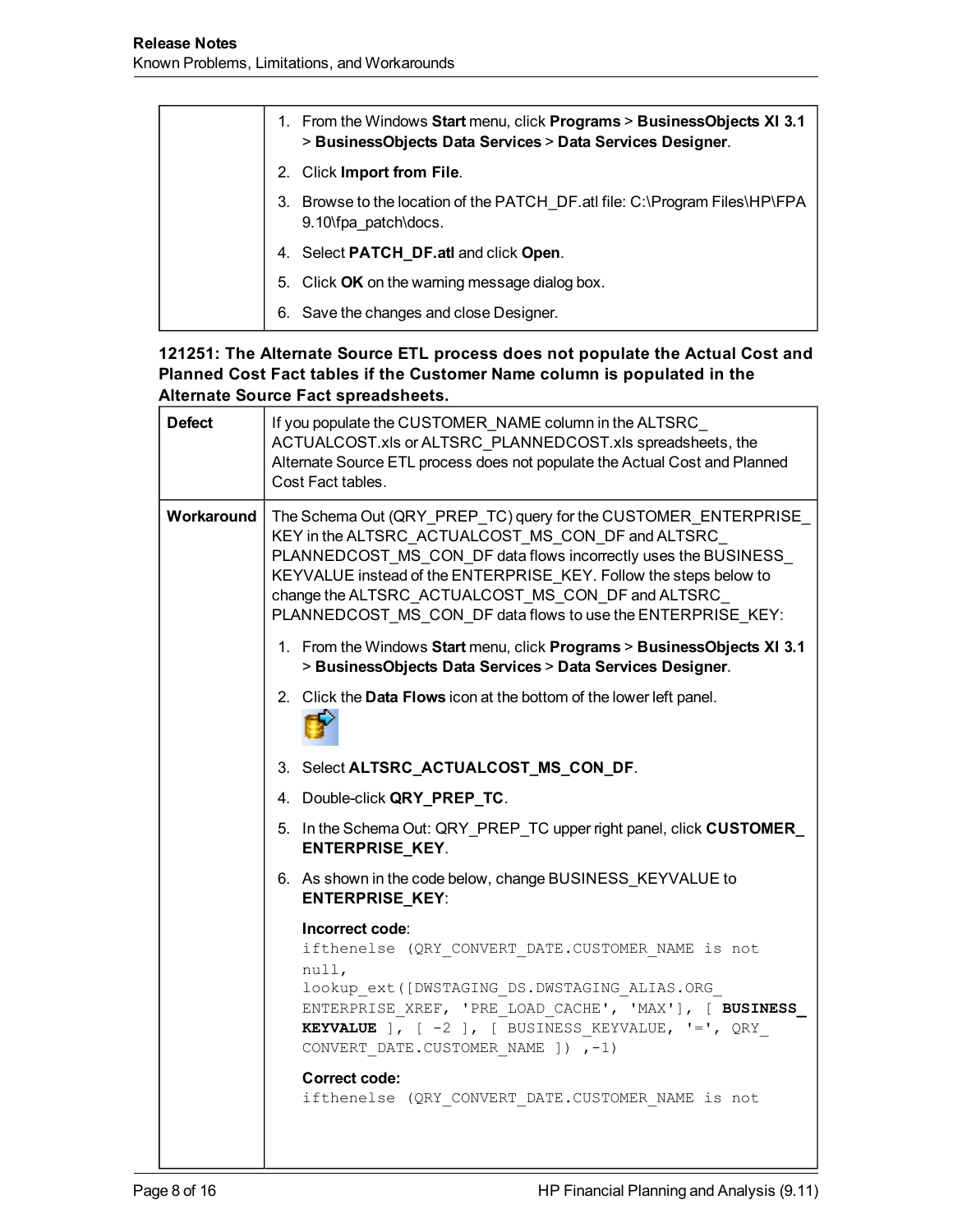|  | null,<br>lookup ext ([DWSTAGING DS.DWSTAGING ALIAS.ORG<br>ENTERPRISE XREF, 'PRE LOAD CACHE', 'MAX'], [<br><b>ENTERPRISE KEY</b> ], $[-2]$ , $[$ BUSINESS KEYVALUE, $!=$ ',<br>QRY CONVERT DATE.CUSTOMER NAME ]) ,-1)  |
|--|-----------------------------------------------------------------------------------------------------------------------------------------------------------------------------------------------------------------------|
|  | 7. Repeat steps 3 - 6 for <b>ALTSRC_PLANNEDCOST_MS_CON_DF</b> .                                                                                                                                                       |
|  | 8. Save all of your changes and close Designer.                                                                                                                                                                       |
|  | 9. Run the following SQL commands:                                                                                                                                                                                    |
|  | DELETE FROM <staging database="" name="">.dwst.ALTSRC<br/><b>ACTUALCOST CSNP</b></staging>                                                                                                                            |
|  | DELETE FROM <staging database="" name="">.dwst.ALTSRC<br/>PLANNEDCOST CSNP</staging>                                                                                                                                  |
|  | 10. Rerun the ETL process to populate the Actual Cost and Planned Cost Fact<br>tables (dwt.ACTUALCOST FACT and dwt.PLANNEDCOST FACT). For<br>more information, see the FPA 9.11 Installation and Configuration Guide. |

**121498: If an itafpaqry login error occurs when you refresh Web intelligence (Webi) reports, it indicates that the itafpaqry connection information in the IT Financial Analysis universe is incorrect. This errors occurs in some cases when an alternate source is the only data source in an FPA 9.10 installation.**

| <b>Defect</b> | If an itafpaqry login error occurs when you refresh Web intelligence (Webi)<br>reports, it indicates that the itafpagry connection information in the IT Financial<br>Analysis universe is incorrect. This errors occurs in some cases when an<br>alternate source is the only data source in an FPA 9.10 installation. |  |  |
|---------------|-------------------------------------------------------------------------------------------------------------------------------------------------------------------------------------------------------------------------------------------------------------------------------------------------------------------------|--|--|
| Workaround    | Follow these steps to update the itafpagry connection in the FPA universe so that<br>Webis can be refreshed:                                                                                                                                                                                                            |  |  |
|               | 1. From the Windows Start menu, click Programs > BusinessObjects XI 3.1<br>> BusinessObjects Enterprise > Designer.                                                                                                                                                                                                     |  |  |
|               | 2. Log in to Universe Designer. If necessary, close the Welcome screen.                                                                                                                                                                                                                                                 |  |  |
|               | From the Designer File menu, select Import.<br>3.                                                                                                                                                                                                                                                                       |  |  |
|               | 4. From the Folder drop-down list, select select the top universe folder. The<br>Available Universes list becomes populated with the available universes.                                                                                                                                                               |  |  |
|               | If not already selected, select the Open the selected universes check box<br>5.<br>so that Designer opens the universe that you import.                                                                                                                                                                                 |  |  |
|               | 6. Select IT Financial Analysis and click OK.                                                                                                                                                                                                                                                                           |  |  |
|               | Click OK to close the Universe successfully imported message. Designer<br>7.<br>opens the IT Financial Analysis universe.                                                                                                                                                                                               |  |  |
|               | From the Tool menu, select <b>Connections</b> .<br>8.                                                                                                                                                                                                                                                                   |  |  |
|               | 9. Remove the itafpagry connection.                                                                                                                                                                                                                                                                                     |  |  |
|               |                                                                                                                                                                                                                                                                                                                         |  |  |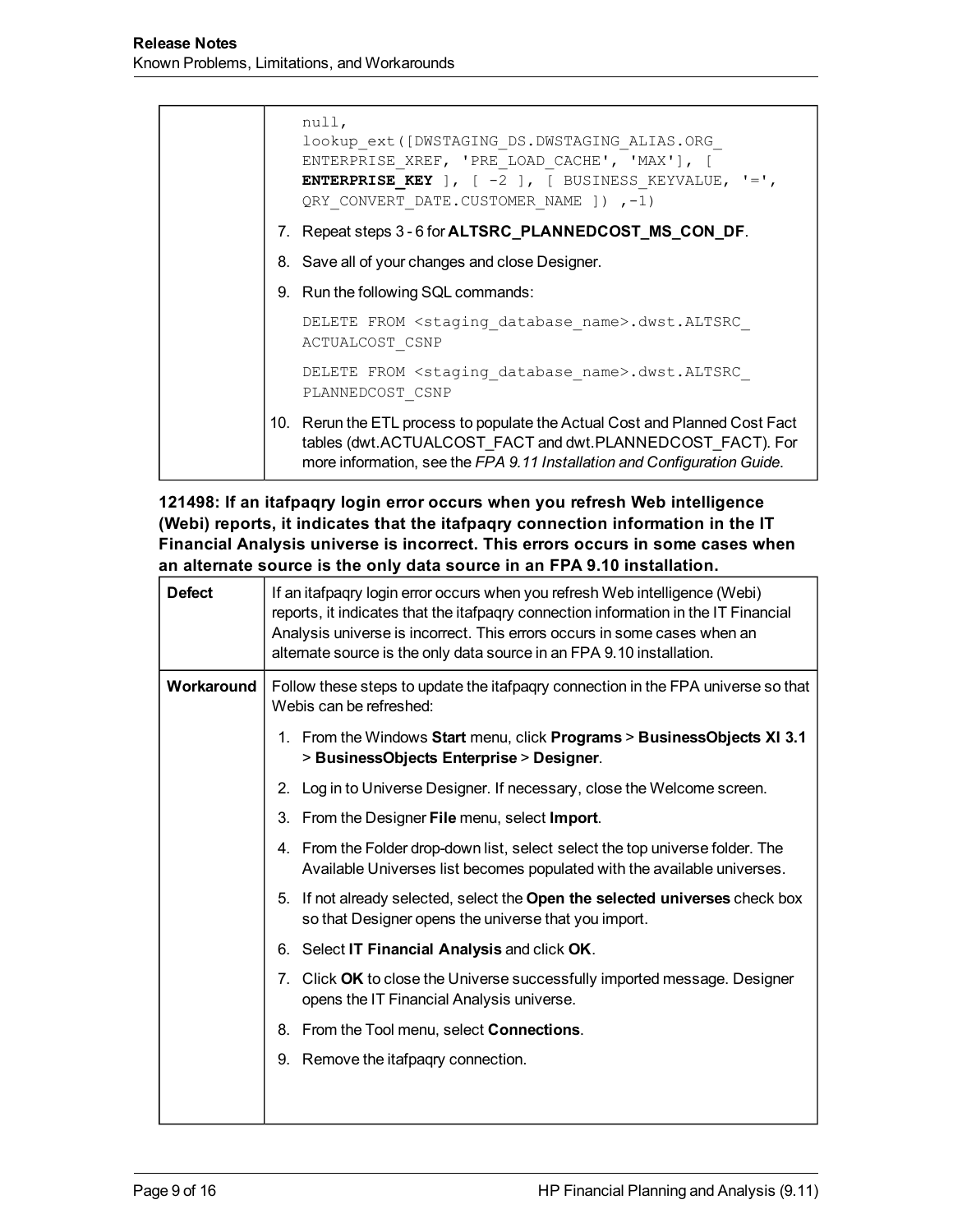|  | 10. Recreate the itafpaqry connection:<br>a. Click Add. The New Connection Wizard guides you through the process<br>to create a connection. |
|--|---------------------------------------------------------------------------------------------------------------------------------------------|
|  | b. Click <b>Next</b> $\geq$ .                                                                                                               |
|  | c. Make sure that Secured is selected in the Connection Type drop-down<br>list.                                                             |
|  | d. In the Connection Name field, type itafpagry.                                                                                            |
|  | e. In the bottom pane, select Microsoft > MS SQL Server 2005 > ODBC<br>Drivers.                                                             |
|  | f. Click Next >.                                                                                                                            |
|  | g. Make sure Use specified user name and password is selected in the<br>Authentication Mode drop-down list.                                 |
|  | h. Type the user name for the FPA database.                                                                                                 |
|  | i. Type the password for this user for the FPA database.                                                                                    |
|  | j. From the Data source name drop-down list, select <b>itafpaqry</b> .                                                                      |
|  | k. Click Test Connection to make sure the connection works.                                                                                 |
|  | I. Click Next.                                                                                                                              |
|  | m. On the Configuration Parameters [4/5] screen, accept the default<br>settings and click Next.                                             |
|  | n. Click Finish.                                                                                                                            |
|  | 11. Save the universe changes.                                                                                                              |
|  | 12. Export the universe to your CMS database:<br>a. From the File menu, select Export.                                                      |
|  | b. Select all of the Groups in the upper pane and select IT Financial<br>Analysis in the bottom pane.                                       |
|  | c. Click <b>OK</b> .                                                                                                                        |
|  | d. Click OK to close the Universe successfully exported message.                                                                            |
|  | 13. Close Designer.                                                                                                                         |
|  |                                                                                                                                             |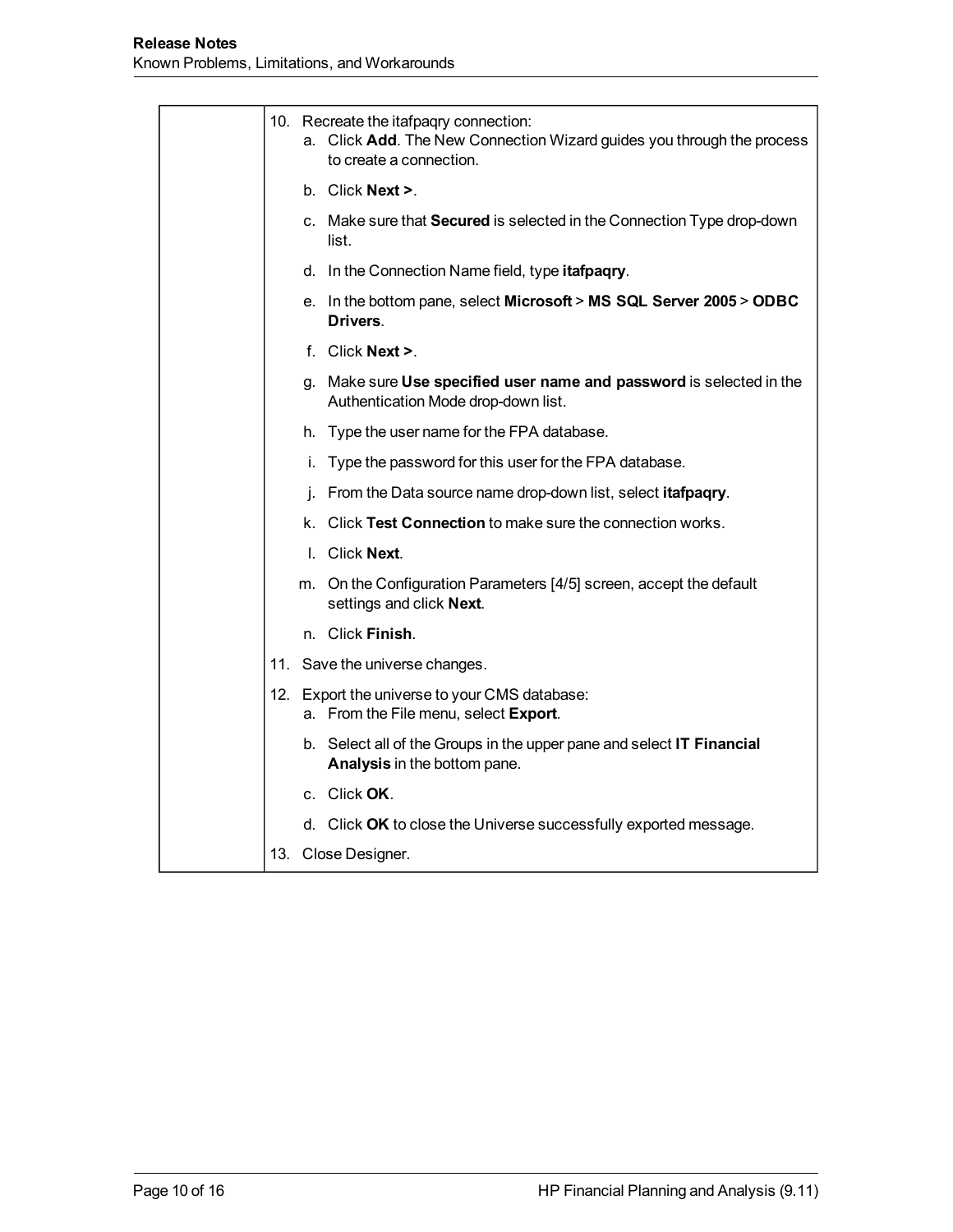#### **121499: There are two errors in the description for the CUSTOMER\_NAME column on the Instructions tab in the Planned Cost alternate source spreadsheet.**

| <b>Defect</b> | There are two errors in the description for the CUSTOMER NAME column on<br>the Instructions tab in the ALTSRC PLANNEDCOST.xls spreadsheet:                                                     |
|---------------|------------------------------------------------------------------------------------------------------------------------------------------------------------------------------------------------|
|               | 1. The data type for the CUSTOMER NAME column is listed as INTEGER.<br>However, the actual data type is TEXT(60).                                                                              |
|               | 2. The description says that the CUSTOMER NAME column can contain the<br>ORG_NAME of the related record. However, the CUSTOMER NAME<br>column MUST contain the ORG NAME of the related record. |
| Workaround    | You can make the appropriate changes to the CUSTOMER NAME description<br>in the ALTSRC_PLANNEDCOST.xls spreadsheet.                                                                            |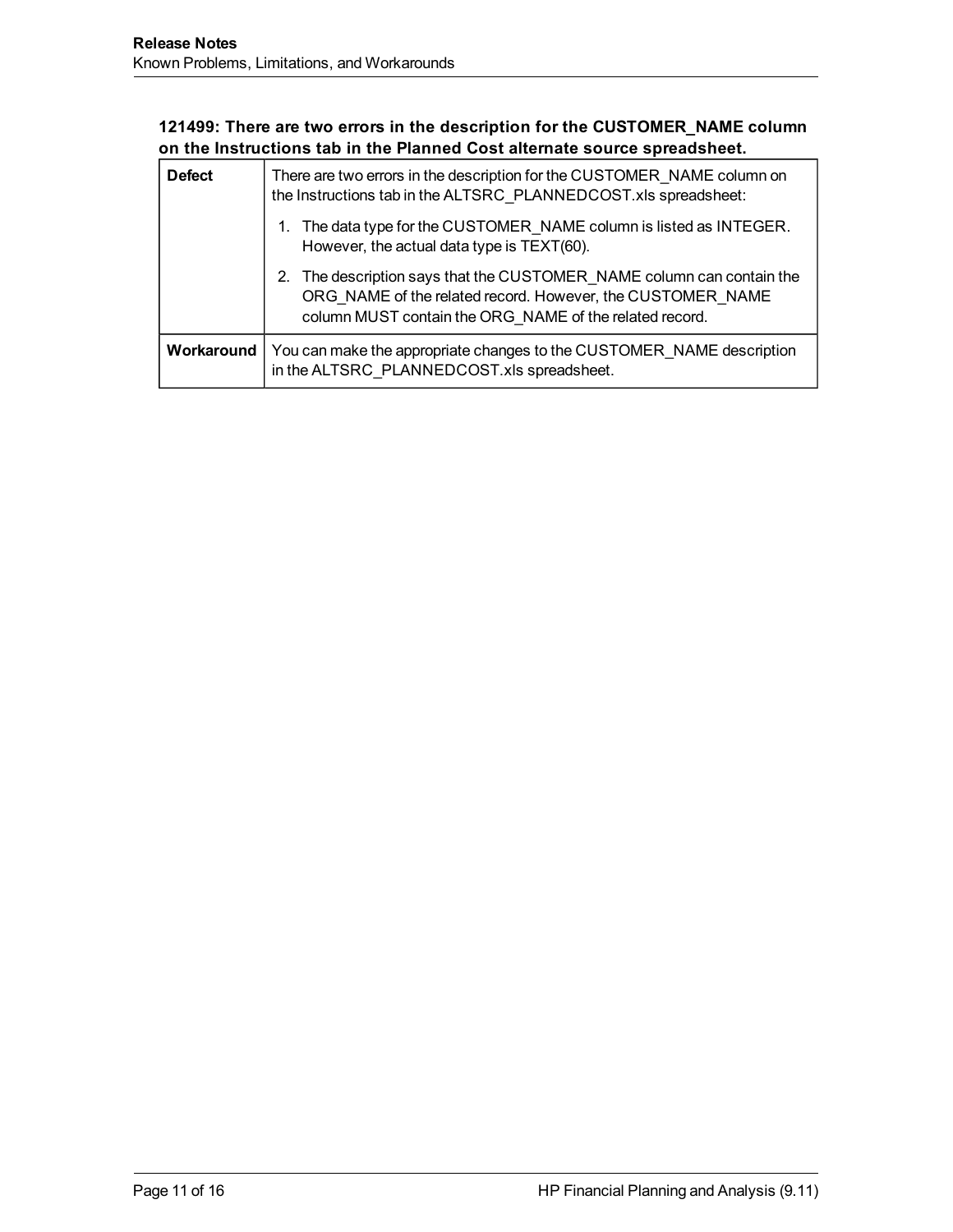### <span id="page-11-0"></span>**Documentation Updates**

The title page of this document contains the following identifying information:

- Software Version number, which indicates the software version.
- Document Release Date, which changes each time the document is updated.
- Software Release Date, which indicates the release date of this version of the software.

To check for recent updates or to verify that you are using the most recent edition of a document, go to:

#### **http://h20230.www2.hp.com/selfsolve/manuals**

This site requires that you register for an HP Passport and sign in. To register for an HP Passport ID, go to:

#### **http://h20229.www2.hp.com/passport-registration.html**

Or click the **New users - please register** link on the HP Passport login page.

You will also receive updated or new editions if you subscribe to the appropriate product support service. Contact your HP sales representative for details.

To retrieve a document, select the:

- 1. **Product** name.
- 2. **Product version**.
- 3. **Operating system**.
- 4. Optional. **Enter keyword(s) or phrases**.
- 5. Click **Search**.

You must have Adobe Reader installed to view files in PDF format (\*.pdf). To download Adobe Reader, go to the [Adobe](http://www.adobe.com/) web site.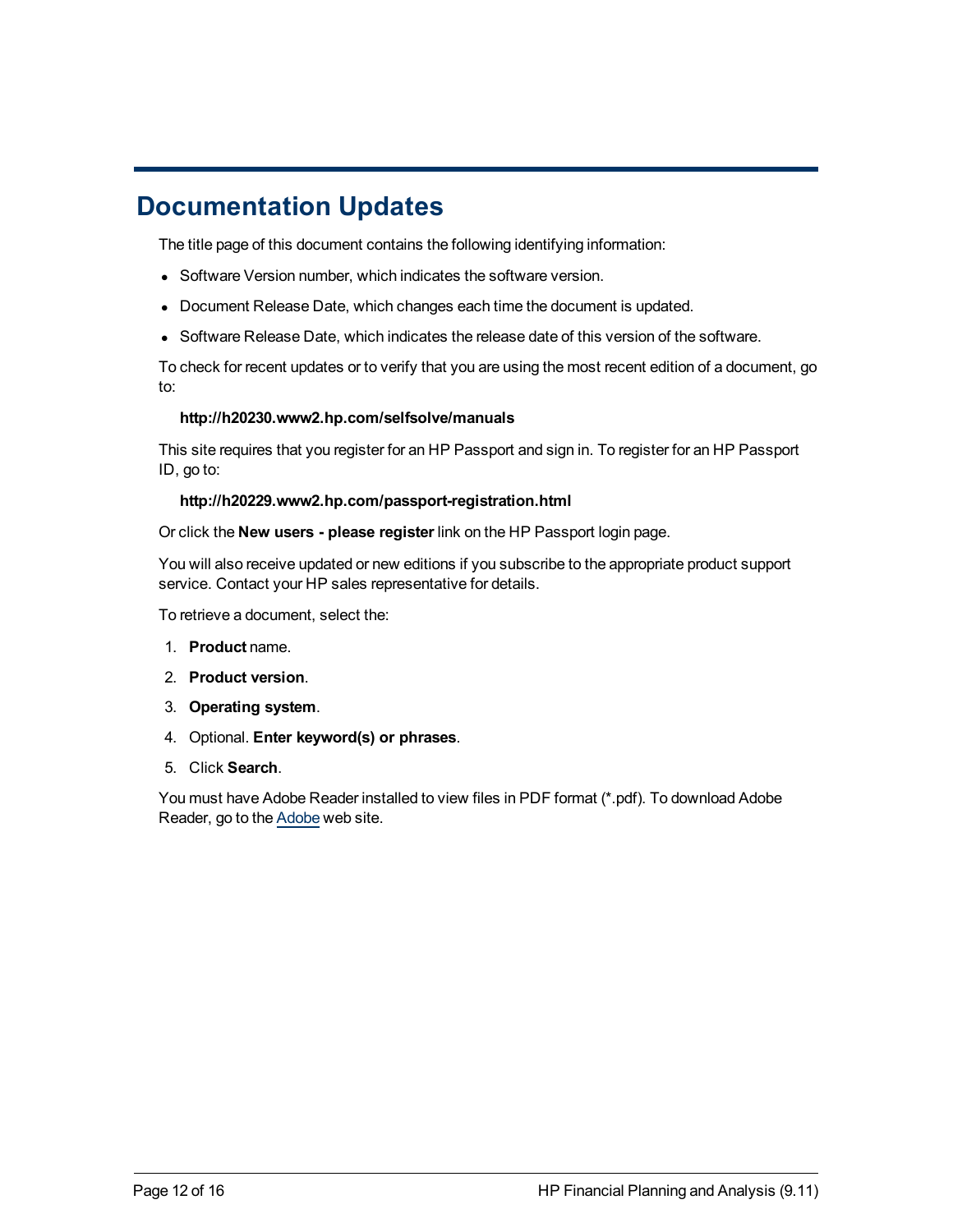# <span id="page-12-0"></span>**Accessibility Support**

Hewlett-Packard is committed to providing products and services, including enterprise software products that are accessible to users with disabilities. As part of that commitment, HP uses the Voluntary Product Accessibility Template (VPAT) to describe the conformance of our products to Section 508 standards, and help Federal Agencies comply with Section 508.

We are continuing to develop the HP BTO Software suite for usability, functionality, compatibility with third-party assistive technology software and conformance with international accessibility standards as well as Section 508.

Although Hewlett-Packard is committed to delivering products that are accessible and conform to Section 508 standards, HP will take all practical steps to ensure that future releases conform to Section 508 standards. Conformance to Section 508 standards by HP Financial Planning & Analysis is also dependent upon a third-party technology that today does not conform in some areas. Hewlett-Packard is working with our third-party vendor and internal development to resolve currently identified conformance issues.

For more information, see [www.hp.com/accessibility](http://www.hp.com/accessibility).

#### **Accessible Documentation**

You can request accessible electronic manuals for this product at: [HP](http://h20230.www2.hp.com/selfsolve/manuals) [Software](http://h20230.www2.hp.com/selfsolve/manuals) [Product](http://h20230.www2.hp.com/selfsolve/manuals) [Manuals](http://h20230.www2.hp.com/selfsolve/manuals)

- 1. Select your search criteria for the product and click **Search**.
- 2. Click **Provide feedback on these search results** near the bottom of the page.
- 3. Specify the product name, product version, operating system, and document names, and indicate that you would like to obtain them in fully accessible form.
- 4. Click **Send Feedback**.

#### **Configuring HP Financial Planning & Analysis Accessibility**

Browser options in Microsoft Internet Explorer enable you to increase your viewing experience.

To activate accessibility support, perform the following actions:

- 1. From Internet Explorer, click **Tools > Internet Options**.
- 2. On the **General** tab, click **Accessibility**.
- 3. Select your formatting preferences and click **OK**.

To change the text size:

- 1. From Internet Explorer, click **View > Text Size**.
- 2. Select your text size preference.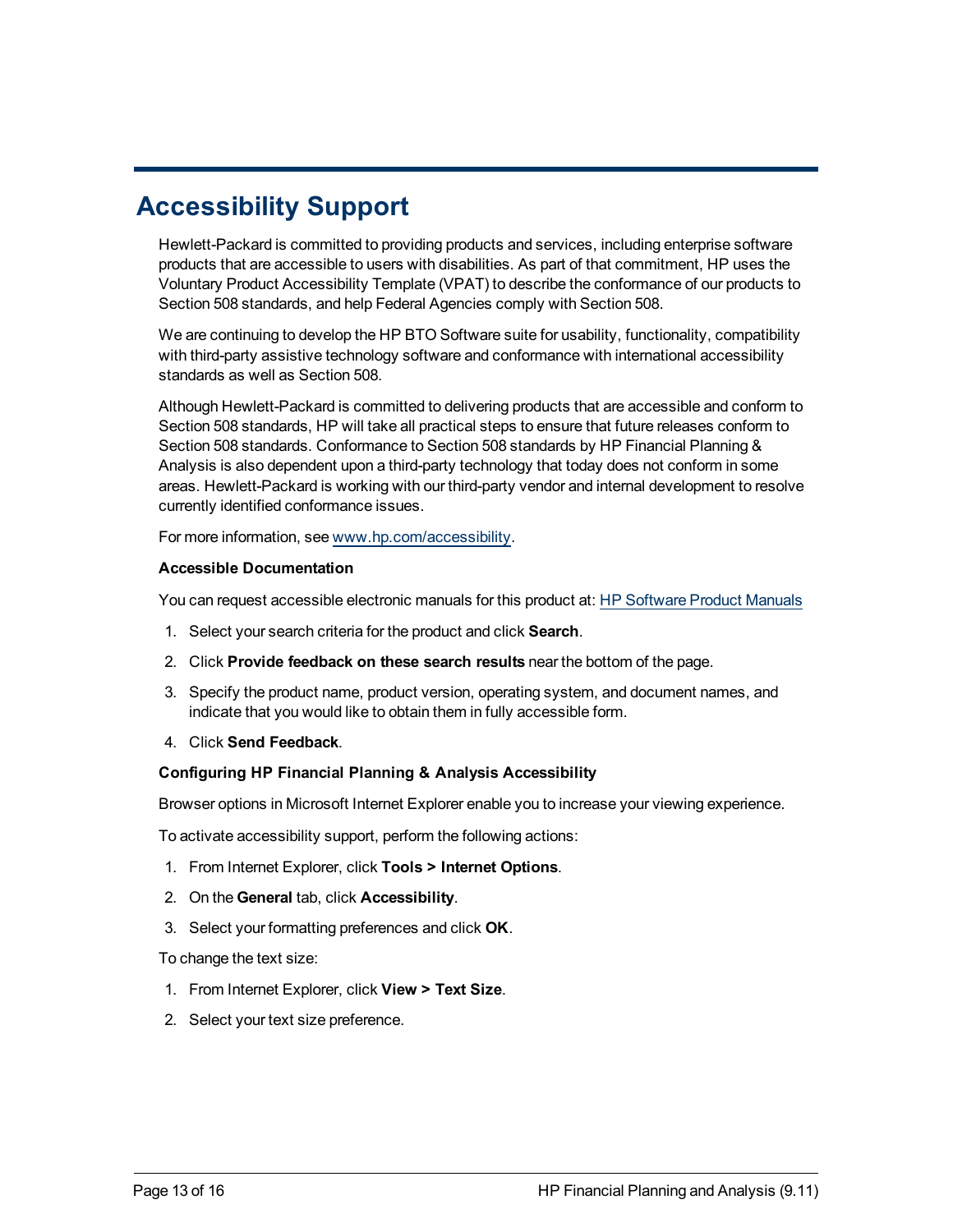# <span id="page-13-0"></span>**Localization Support**

Localization adapts the Financial Planning and Analysis application software for your region or your country by translating all visible text into a local language. HP currently supplies Financial Planning and Analysis localized software and documentation for English.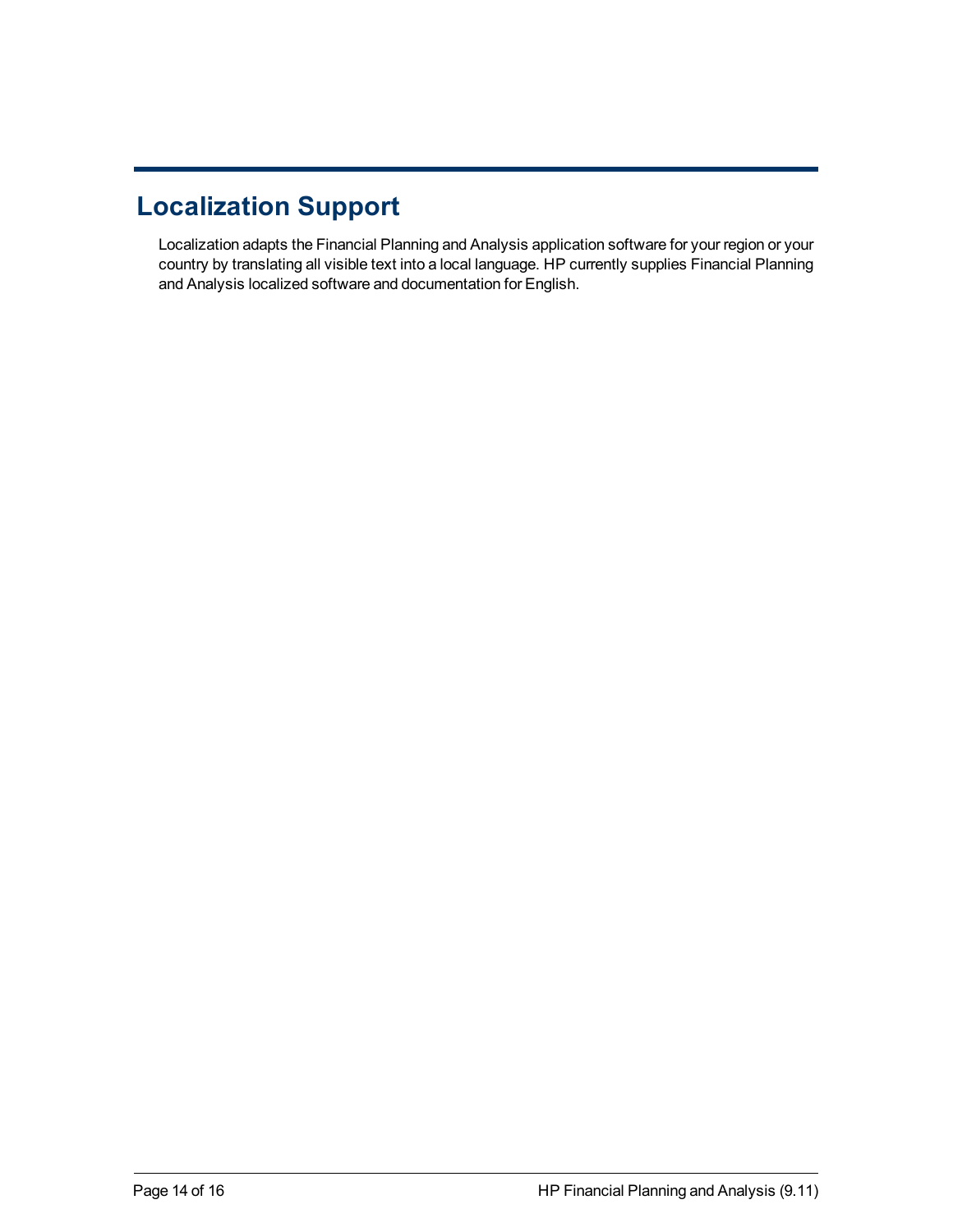# <span id="page-14-0"></span>**HP Software Product Integration**

Financial Planning and Analysis integrates with these HP Software products:

- Asset Manager
- Project and Portfolio Management